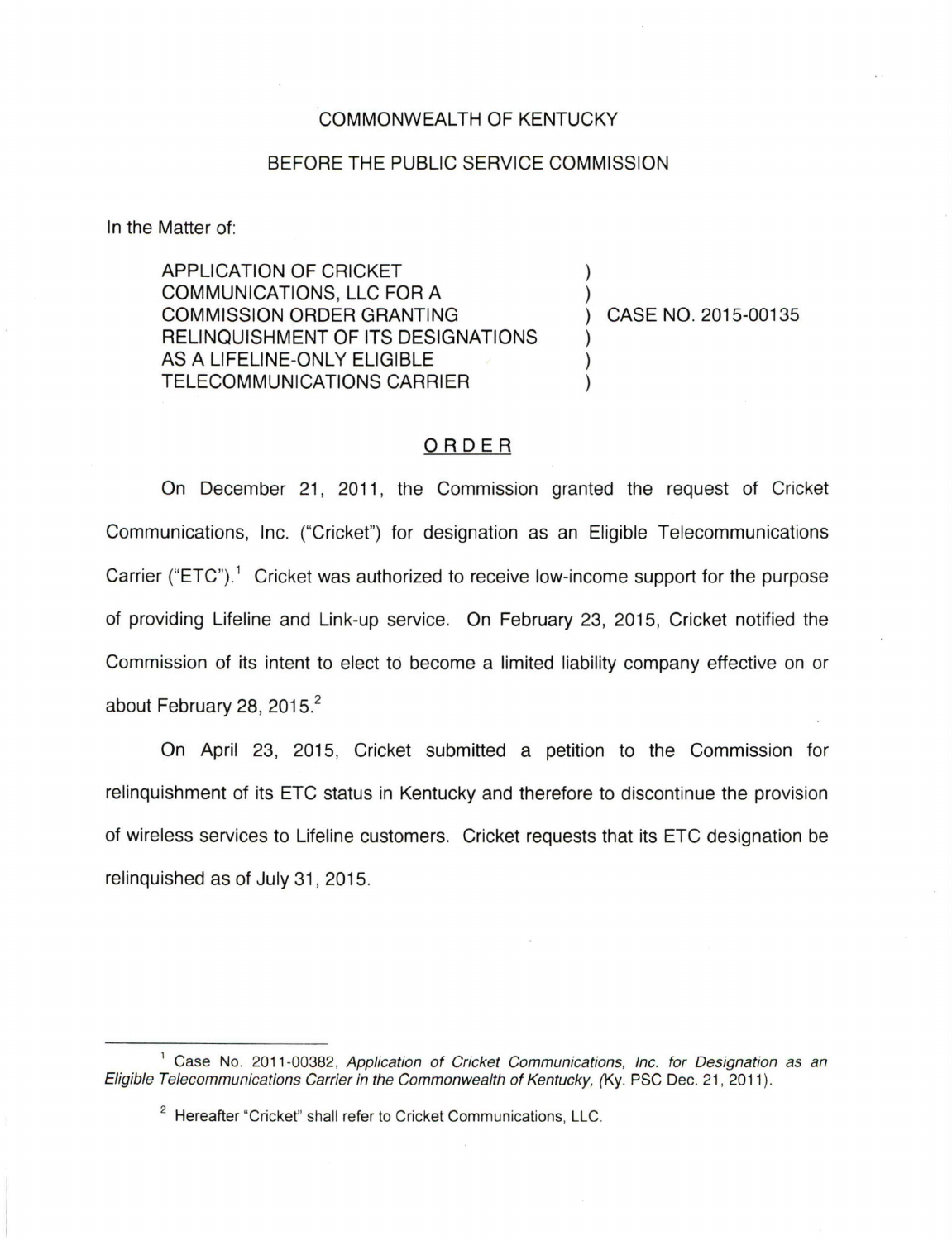Cricket is a facilities-based wireless provider. Cricket states it has fewer than 1,730 Kentucky Lifeline customers as of April 1, 2015.<sup>3</sup> Cricket will provide a notice by U.S. Postal Service mail to each Lifeline customer on or before June 15, 2015. Cricket states that it will also notify each Lifeline customer by text message no later than June 15, 2015. Each notice will provide the Lifeline customers with options for continuing Lifeline service with another carrier or obtaining unsubsidized service. Cricket states that it will no longer accept Lifeline applications during the pendency of this application.

Under 47 U.S.C. § 214(e)(4), a State commission shall permit a carrier to relinquish its ETC designation in any area served by more than one ETC. The incumbent local exchange carriers, BellSouth Telecommunications, LLC d/b/a AT&T Kentucky, Cincinnati Bell Telephone Company, and Windstream Kentucky East, LLC are designated as ETCs, and the Commission is aware that other utilities are designated as ETCs in the area. Because other ETCs currently serve the entire area in which Cricket is designated an ETC in Kentucky, notice need not be provided to those carriers to permit them to purchase or construct facilities to ensure that customers will continue to receive service.

47 U.S.C. § 214 (e)(4) states in part:

A state commission . . . shall permit an eligible telecommunications carrier to relinquish its designation as such a carrier in any area served by more than one eligible telecommunications carrier. An eligible telecommunications carrier that seeks to relinquish its eligible telecommunications carrier designation for an area served by more than one eligible telecommunications carrier shall give advance notice to the State commission . . . of such relinquishment. Prior to permitting a telecommunications carrier designated as an eligible telecommunications carrier

<sup>&</sup>lt;sup>3</sup> Application at 3.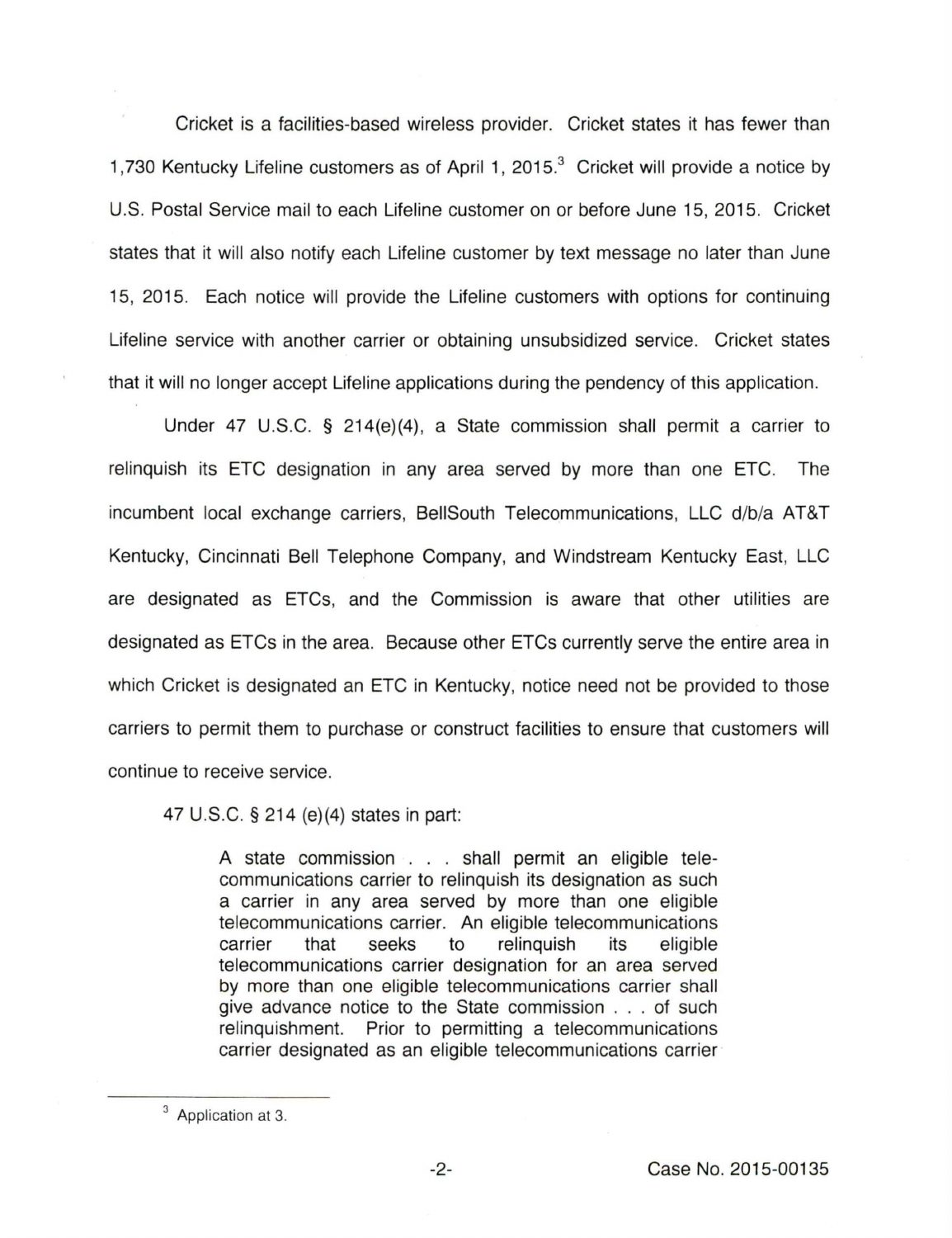to cease providing universal service in an area served by more than one eligible telecommunications carrier, the State commission . . . shall require the remaining eligible telecommunications carrier or carriers to ensure that all customers served by the relinquishing carrier will continue to be served, and shall require sufficient notice to permit the purchase or construction of adequate facilities by any remaining eligible telecommunications carrier. The State commission ... shall establish a time, not to exceed one year after the State commission . . . approves such relinquishment under this paragraph, within which such purchase or construction shall be completed.

Based on the evidence and having been sufficiently advised, the Commission

finds that, pursuant to 47 U.S.C. § 214(e){4), there is more than one ETC in the area of

relinquishment, and those carriers have sufficient facilities for the provision of service.

IT IS THEREFORE ORDERED that:

- 1. Cricket's request to withdraw as an ETC is granted effective July 31 , 2015.
- 2. This case is now closed and removed from the Commission's docket.

By the Commission



ATTE: Executive Director